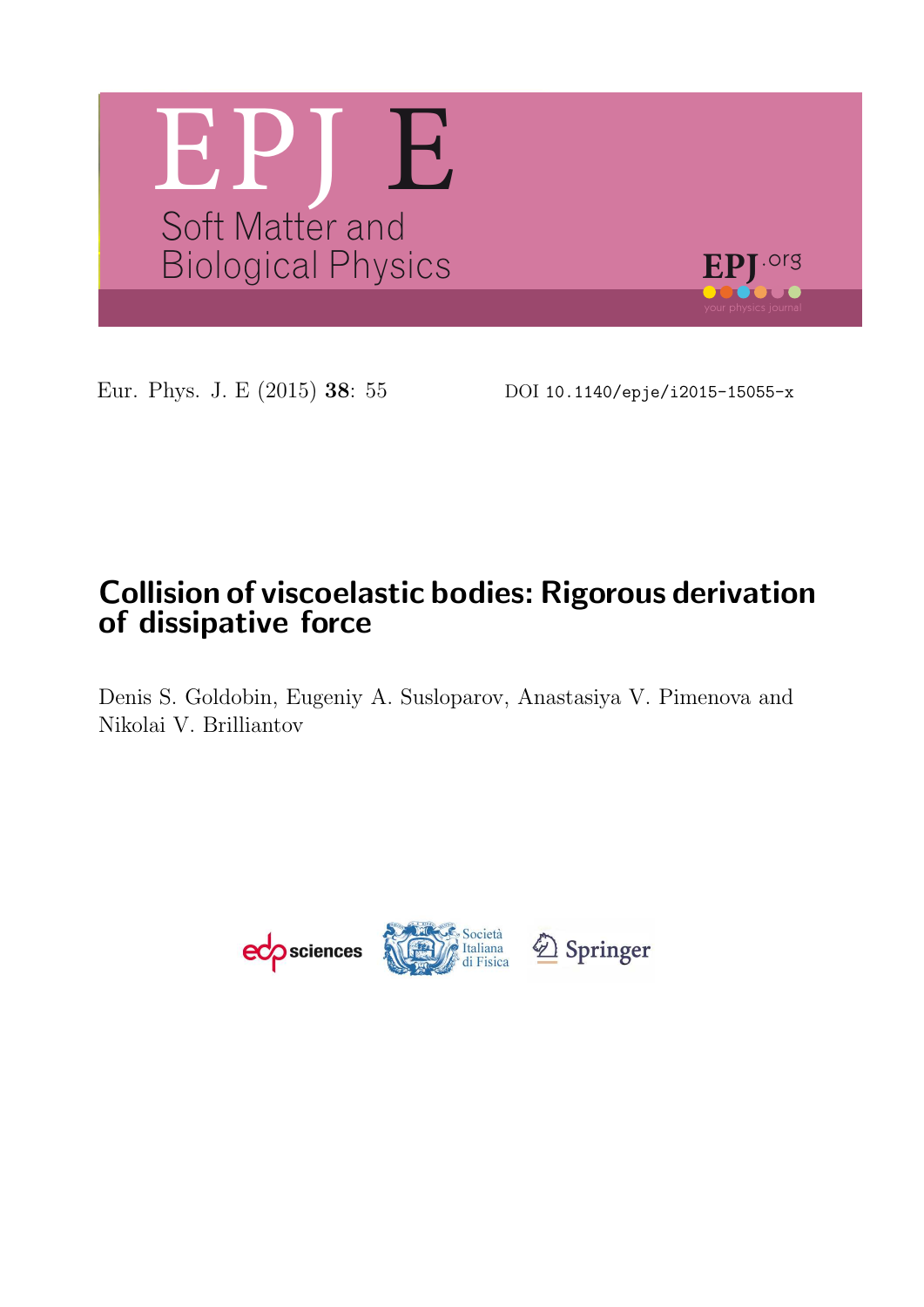Regular Article

# Collision of viscoelastic bodies: Rigorous derivation of dissipative force

Denis S. Goldobin<sup>1,2,3</sup>, Eugeniy A. Susloparov<sup>2</sup>, Anastasiya V. Pimenova<sup>1</sup>, and Nikolai V. Brilliantov<sup>3, a</sup>

<sup>1</sup> Institute of Continuous Media Mechanics, UB RAS, Perm 614013, Russia

<sup>2</sup> Department of Theoretical Physics, Perm State University, Perm 614990, Russia

<sup>3</sup> Department of Mathematics, University of Leicester, Leicester LE1 7RH, UK

Received 29 December 2014 and Received in final form 20 April 2015 Published online: 22 June 2015 – © EDP Sciences / Società Italiana di Fisica / Springer-Verlag 2015

Abstract. We report a new theory of dissipative forces acting between colliding viscoelastic bodies. The impact velocity is assumed not to be large to neglect plastic deformations in the material and propagation of sound waves. We consider the general case of bodies of an arbitrary convex shape and of different materials. We develop a mathematically rigorous perturbation scheme to solve the continuum mechanics equations that deal with both displacement and displacement rate fields and accounts for the dissipation in the bulk of the material. The perturbative solution of these equations allows to go beyond the previously used quasi-static approximation and obtain the dissipative force. The derived force does not suffer from the inconsistencies of the quasi-static approximation, like the violation of the third Newton's law for the case of different materials, and depends on particle deformation and deformation rate.

### 1 Introduction

Granular materials are abundant in nature; they range from sand and powders on Earth to planetary rings and dust clouds in outer space [1–5]. These material exhibit very unusual properties, demonstrating solid-like, liquidlike or gas-like [6–9] behavior, depending on the external load or magnitude of agitation [10–12]. The physical reason for many unusual phenomena in granular media is the nature of inter-particles interactions there. Contrary to molecular or atomic systems, where particles interact only trough conservative, elastic forces, the interaction between granular particles include dissipative forces. This happens because the grains are themselves macroscopic bodies, which contain macroscopically large number of microscopic degrees of freedom. Hence, during an impact of such bodies their mechanical energy, associated with the translational or rotational motion, or with the elastic deformation of the particles' material, is partly transformed into the internal degrees of freedom, that is, into heat. In many applications however, the temperature increase of the grains is insignificant and may be neglected [6]. Obviously, for an adequate description of granular media one needs a quantitative model of interparticles forces, which includes both elastic and dissipative components.

The elastic part of the inter-particle force is known for more than a century from the famous work of Hetrz [13]. He derived a mathematically rigorous result for the force acting between elastic bodies at a contact, provided the deformation of the bodies is small as compared to their size. In spite of a large importance for applications, a rigorous derivation of the dissipative force is still lacking. The existing phenomenological expressions for the dissipative force use either linear,  $e.g.$  [14,15] or quadratic [16] dependence of the force on the deformation rate. Neither of these dependencies is consistent with the experimental data, e.g. [14,17]. A derivation of the dissipative force from the first-principles has been undertaken in ref. [18]. A very restrictive approximation used in this work —the assumption that only shear deformations are important, substantially limits its applicability. A first "complete" derivation of the dissipative force between viscoelastic bodies has been done only recently [19]. It was based on the continuum mechanics equations and exploited a quasi-static approximation. It is assumed in this approximation that the displacement field in the bulk of colliding bodies coincides with that of a static contact [19]. The correct functional dependence of the dissipative force, derived in ref. [19] has been already suggested (without any rigorous mathematic derivation) in the earlier work of Kuwabara and Kono [20]. In the later studies [21, 22] a flaw in the derivation of the dissipative force of ref. [19] has been corrected. Still the restrictive assumption of the quasi-static approximation was used [21, 22].

a e-mail: nb144@le.ac.uk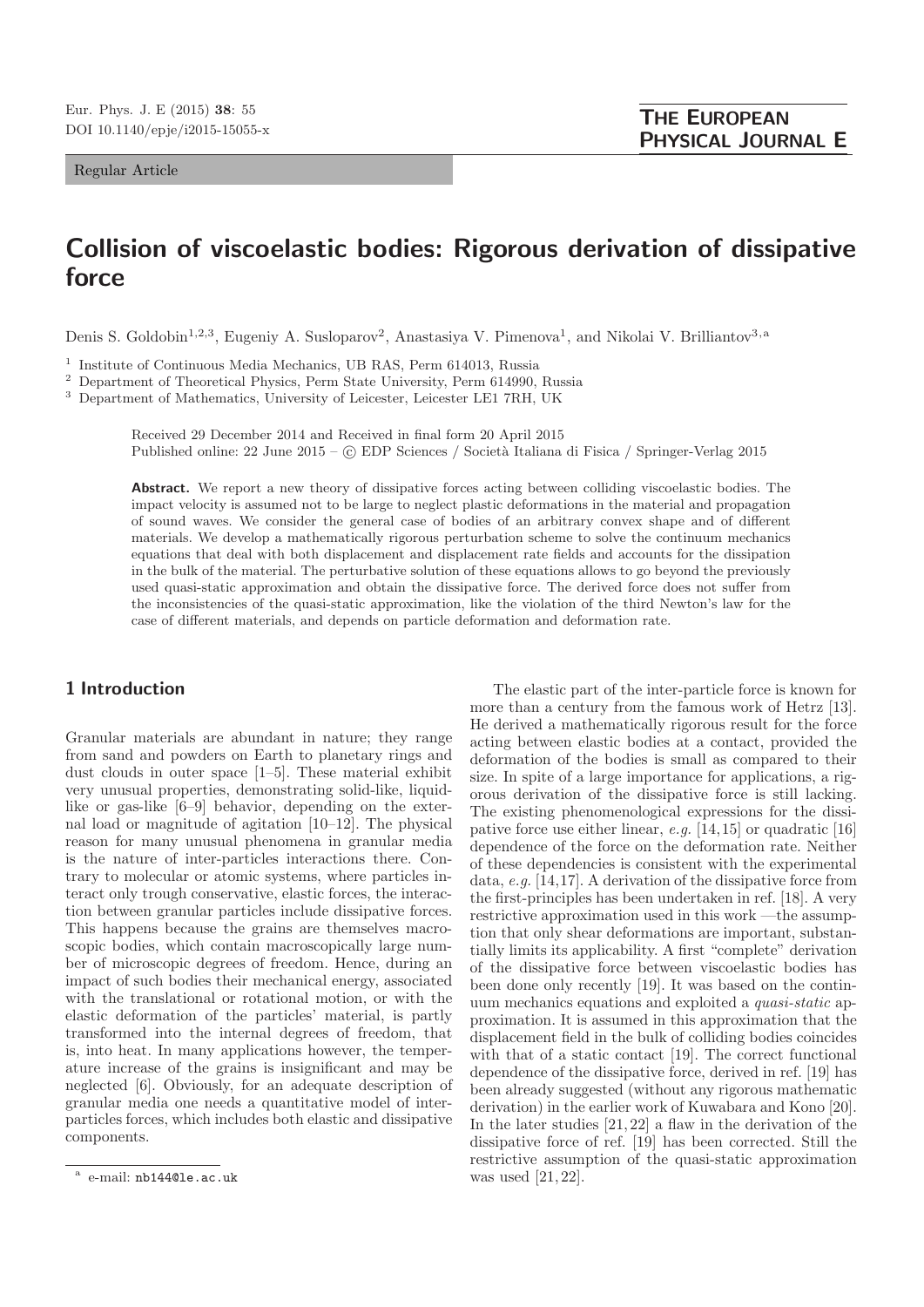Physically, the quasi-static approximation assumes the immediate response of the particle's material to the external load. Two conditions are to be fulfilled in order to make this approximation valid: i) the characteristic deformation rate should be much smaller than the speed of sound in the system and ii) microscopic relaxation time of the particle's material should be much shorter than the duration of the impact. The microscopic relaxation time quantifies the time needed for the material of a deformed body to respond to the applied load; in what follows we will give the detailed definition of this quantity. To go beyond the quasi-static approximation, that is, to take into account the deviation of the displacement field in the bulk of a deformed body from the static displacement field, we develop a perturbation approach based on a small parameter —the ratio of microscopic relaxation time and collision duration. In the most of applications this ratio is indeed small. Hence, we rigorously derive for the first time a dissipative force acting between viscoelastic particles. Although the quasi-static approximation is based on the physically plausible approach, it possesses some inconsistency, which is not so obvious for a collision of particles of the same material. At the same time when particles of different materials suffer an impact, the latter approximation predicts non-equal dissipative forces between the bodies; this violates the third Newton's law. Another inconsistency is related to the dependence of the dissipative force on the Poisson ratio —within the quasi-static approximation one obtains vanishing dissipative force for the materials with the Poisson ratio close to  $1/2$ , which corresponds to much larger bulk modulus as compared to the shear one; this is definitely not physical. These difficulties of the quasi-static approximation are discussed in detail below.

Our new theory, based on the perturbation scheme, is mathematically rigorous and the obtained dissipative force is free from the above inconsistencies. In the present work we analyze a general case of an impact of viscoelastic bodies of an arbitrary shape and of different materials. The results for a more simple case of a collision of a sphere with un-deformable plane, which allows less involved derivation technique, has been reported earlier [23].

The rest of the paper is organized as follows. In the next sect. 2 we introduce the equation of motion of viscoelastic medium which we solve for the case of interest in the next sections. In sect. 3 the solution for the static contact is discussed; here we illustrate the general approach and derive the classical Hertz law. In sect. 4 the dynamic contact is addressed. We elaborate the perturbation scheme and using this scheme derive in sect. 5 the next-order solution. In sect. 6 we present our new theory for the dissipative force between colliding viscoelastic bodies. Finally, in sect. 7, we summarize our findings.

#### 2 Equation of motion for viscoelastic medium

When two viscoelastic bodies are brought in a contact, so that they are deformed, an interaction force between the bodies arises. Generally, it contains the elastic and viscous parts; for a static contact, however, only the elastic force appears. To compute the forces, one needs to find a stress that emerges in the bodies and integrate the stress over the contact zone. The distribution of stress in the material is governed by the equation for a continuum medium which reads, see  $e.g.$  [24],

$$
\rho \ddot{\mathbf{u}} = \nabla \cdot \hat{\sigma} = \nabla \cdot (\hat{\sigma}^{\text{el}} + \hat{\sigma}^{\text{v}}) . \tag{1}
$$

Here  $\rho$  is the material density,  $\mathbf{u} = \mathbf{u}(\mathbf{r})$  is the displacement field in a point r and  $\hat{\sigma}$  is the stress tensor, comprised of the elastic  $\hat{\sigma}^{\text{el}}$  and viscous part  $\hat{\sigma}^{\text{v}}$ . The elastic stress linearly depends on the strain tensor,

$$
u_{ij} = \frac{1}{2} \left( \nabla_i u_j + \nabla_j u_i \right),
$$

and has the following form [24]:

$$
\sigma_{ij}^{\text{el}}(\mathbf{u}) = 2E_1 \left( u_{ij} - \frac{1}{3} \delta_{ij} u_{ll} \right) + E_2 \delta_{ij} u_{ll}. \tag{2}
$$

Similarly, the viscous stress linearly depends on the strain rate tensor [24]:

$$
\sigma_{ij}^{\mathbf{v}}(\dot{\mathbf{u}}) = 2\eta_1 \left( \dot{u}_{ij} - \frac{1}{3} \delta_{ij} \dot{u}_{ll} \right) + \eta_2 \delta_{ij} \dot{u}_{ll}. \tag{3}
$$

Here  $E_1 = \frac{Y}{2(1+\nu)}$  and  $E_2 = \frac{Y}{3(1-2\nu)}$ , with Y and  $\nu$  being, respectively the Young modulus and Poisson ratio of the body material.  $\eta_1$  and  $\eta_2$  are the viscosity coefficients for the shear and bulk viscosity and  $i, j, l$  denote Cartesian coordinates; the Einstein's summation rule is applied.

The elastic deformation implies that, after separation of the contacting particles, they completely recover their initial form so that no plastic deformation remains. Only such deformations will be addressed below.

#### 3 Static contact: Hertz theory

To introduce the notations and illustrate the derivation method we start with the static case, that is, we consider a time-independent contact of two convex bodies. We assume that only normal forces with respect to the contact area act between the particles. We place the coordinate system in the center of the contact region, where  $x = y = z = 0$  (fig. 1). Let the displacement field in the upper body, located at  $z > 0$ , be  $\mathbf{u}(\mathbf{r})$ , while in the lower body, located at  $z < 0$  be  $w(r)$ . Then the deformation  $\xi$  which is equal to the sum of the compressions of the both bodies in the center of the contact zone is related to the z-components of the displacements of the upper and lower bodies' surfaces at the contact plane  $u_z(x, y, 0)$ and  $w_z(x, y, 0)$ , see fig. 1. It may be shown [24] that for the bodies of arbitrary shape the following relation holds true:

$$
B_1x^2 + B_2y^2 + u_z(x, y, 0) + w_z(x, y, 0) = \xi, \qquad (4)
$$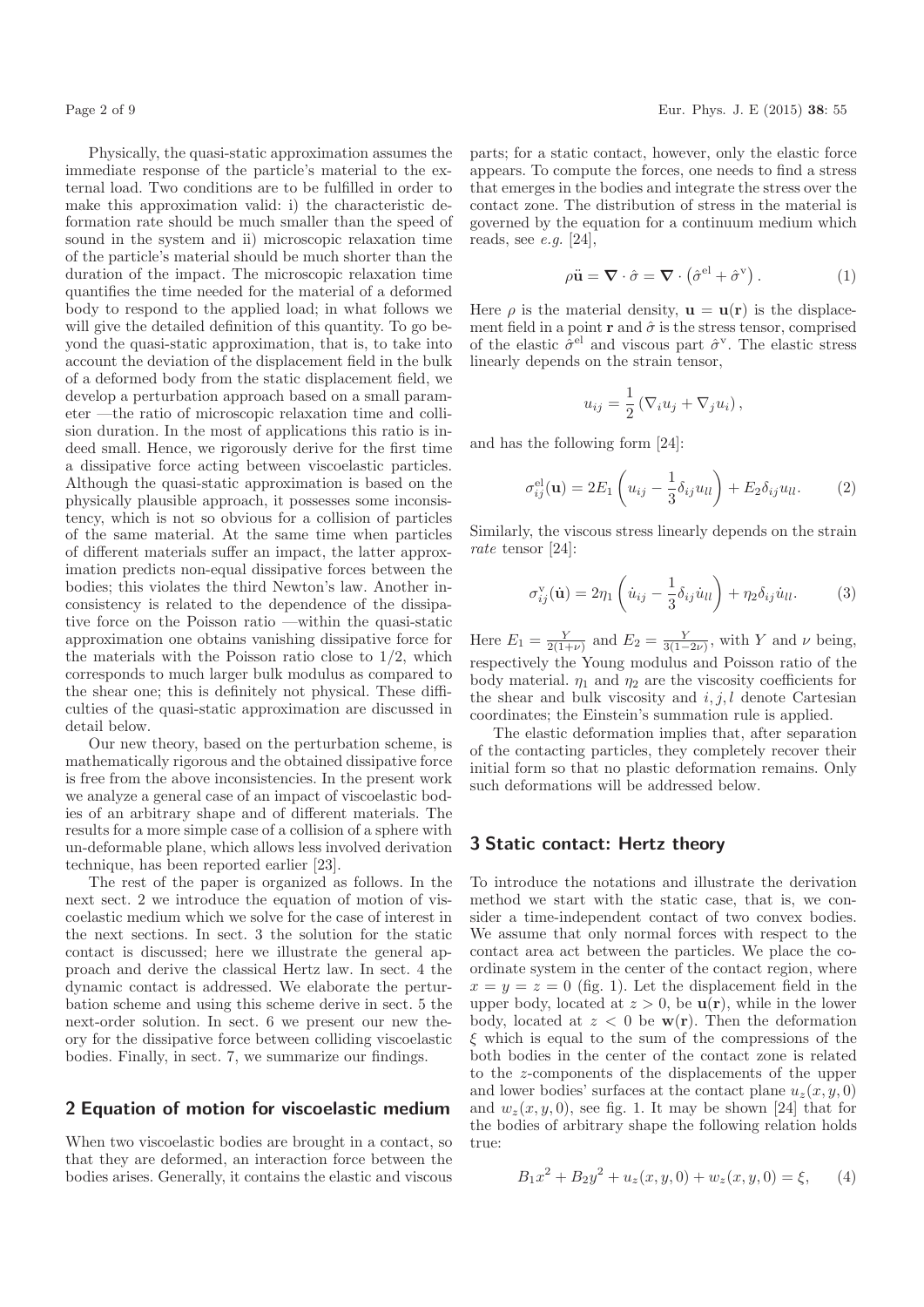

Fig. 1. Illustrates a simple case of a collision of two viscoelastic spheres in the according coordinate frame (the dashed profiles show undeformed bodies). Note that in the text a general case of arbitrary convex bodies is addressed.

where the constants  $B_1$  and  $B_2$  are related to the radii of curvature of the bodies' surfaces near the contact [24],

$$
2(B_1 + B_2) = \frac{1}{R_1} + \frac{1}{R_2} + \frac{1}{R'_1} + \frac{1}{R'_2},
$$
(5)  

$$
4(B_1 - B_2)^2 = \left(\frac{1}{R_1} - \frac{1}{R_2}\right)^2 + \left(\frac{1}{R'_1} - \frac{1}{R'_2}\right)^2
$$

$$
+ 2\cos 2\varphi \left(\frac{1}{R_1} - \frac{1}{R_2}\right) \left(\frac{1}{R'_1} - \frac{1}{R'_2}\right).
$$
(6)

Here  $R_1$ ,  $R_2$  and  $R'_1$ ,  $R'_2$  are respectively the principal radii of curvature of the first and the second body at the point of contact and  $\varphi$  is the angle between the planes corresponding to the curvature radii  $R_1$  and  $R'_1$ . Equations (4)–(6) describe the general case of the contact between two smooth bodies (see [24] for details). The physical meaning of (4) is easy to see for the case of a contact of a soft sphere of a radius  $R(R_1 = R_2 = R)$  with a hard, undeformed plane  $(R'_1 = R'_2 = \infty)$ . In this case  $B_1 = B_2 = 1/2R$ , the compressions of the sphere and of the plane are respectively  $u_z(0, 0, 0) = \xi$  and  $w_z = 0$ , and the surface of the sphere before the deformation is given by  $z(x, y) = \frac{1}{2R}(x^2 + y^2)$  for small z. Then the relation (4) may be recast in the flattened area into the form,  $u_z(x, y) = \xi - z(x, y)$ , which is the condition for a point  $z(x, y)$  on the body's surface to touch the plane  $z = 0$ .

While eq. (4) defines the displacement on the contact surface, the displacement fields in the bulk of the first (upper) and second (lower) bodies are determined by the following equations:

$$
\nabla \cdot \hat{\sigma}^{\text{el}}(\mathbf{u}) = 0, \qquad \nabla \cdot \hat{\sigma}^{\text{el}}(\mathbf{w}) = 0. \tag{7}
$$

Both equations may be solved by the same approach, therefore in what follows we consider the solution for the upper body with  $z > 0$ . Using eq. (2) which relates the stress and strain tensors, we write

$$
\nabla_j \sigma_{ij}^{\text{el}} = E_1 \Delta u_i + \left( E_2 + \frac{1}{3} E_1 \right) \nabla_i \nabla_j u_j = 0, \quad (8)
$$

where the elastic constants refer to the upper body (for the notation simplicity we do not add now the additional index specifying the body —it will be done later).

To solve the above equation we use the approach of [24] and write the solution as

$$
\mathbf{u} = f^{(0)} \mathbf{e}_z + \nabla \varphi^{(0)}.
$$
 (9)

Here  $\varphi^{(0)} = K^{(0)} z f^{(0)} + \psi^{(0)}$ , where  $K^{(0)}$  is some constant to be found and  $f^{(0)}$  and  $\psi^{(0)}$  are unknown harmonic functions. We assume the lack of tangential stress at the interface, which is e.g. fulfilled when the bodies at a contact are of the same material. Taking into account that

$$
\Delta \mathbf{u} = \Delta \nabla \varphi^{(0)} = 2K^{(0)} \nabla \frac{\partial f^{(0)}}{\partial z}
$$
 (10)

and

$$
\nabla \cdot \mathbf{u} = (1 + 2K^{(0)}) \frac{\partial f^{(0)}}{\partial z}, \qquad (11)
$$

we recast eq. (8) into the following form:

$$
\nabla_j \sigma_{ij}^{\text{el}} =
$$
\n
$$
\left[ 2E_1 K^{(0)} + \left( 1 + 2K^{(0)} \right) \left( E_2 + \frac{E_1}{3} \right) \right] \nabla_i \frac{\partial f^{(0)}}{\partial z} = 0,
$$
\n(12)

which implies that

$$
K^{(0)} = -\frac{1}{2} \frac{3E_2 + E_1}{3E_2 + 4E_1} \,. \tag{13}
$$

Consider now the boundary condition for the stress tensor. Obviously, on the free boundary all components of the stress vanish. In the contact region, located at the surface,  $z = 0$ , the tangential components of the stress tensor  $\sigma_{zx}^{\text{el}}$ and  $\sigma_{zy}^{\text{el}}$  vanish as well, while the normal component of the stress tensor reads

$$
\mathbf{n} \cdot \hat{\sigma}^{\text{el}} = -\sigma_{zz}^{\text{el}} = P_z,\tag{14}
$$

where  $\mathbf{n} = (0, 0, -1)$  is the external normal to the upper body on the contact plane and  $P_z$  is the normal pressure acting on the contact surface. Therefore the boundary conditions have the following form:

$$
\sigma_{zx}^{\text{el}}|_{z=0} = 0; \qquad \sigma_{zy}^{\text{el}}|_{z=0} = 0; \qquad \sigma_{zz}^{\text{el}}|_{z=0} = -P_z.
$$
\n(15)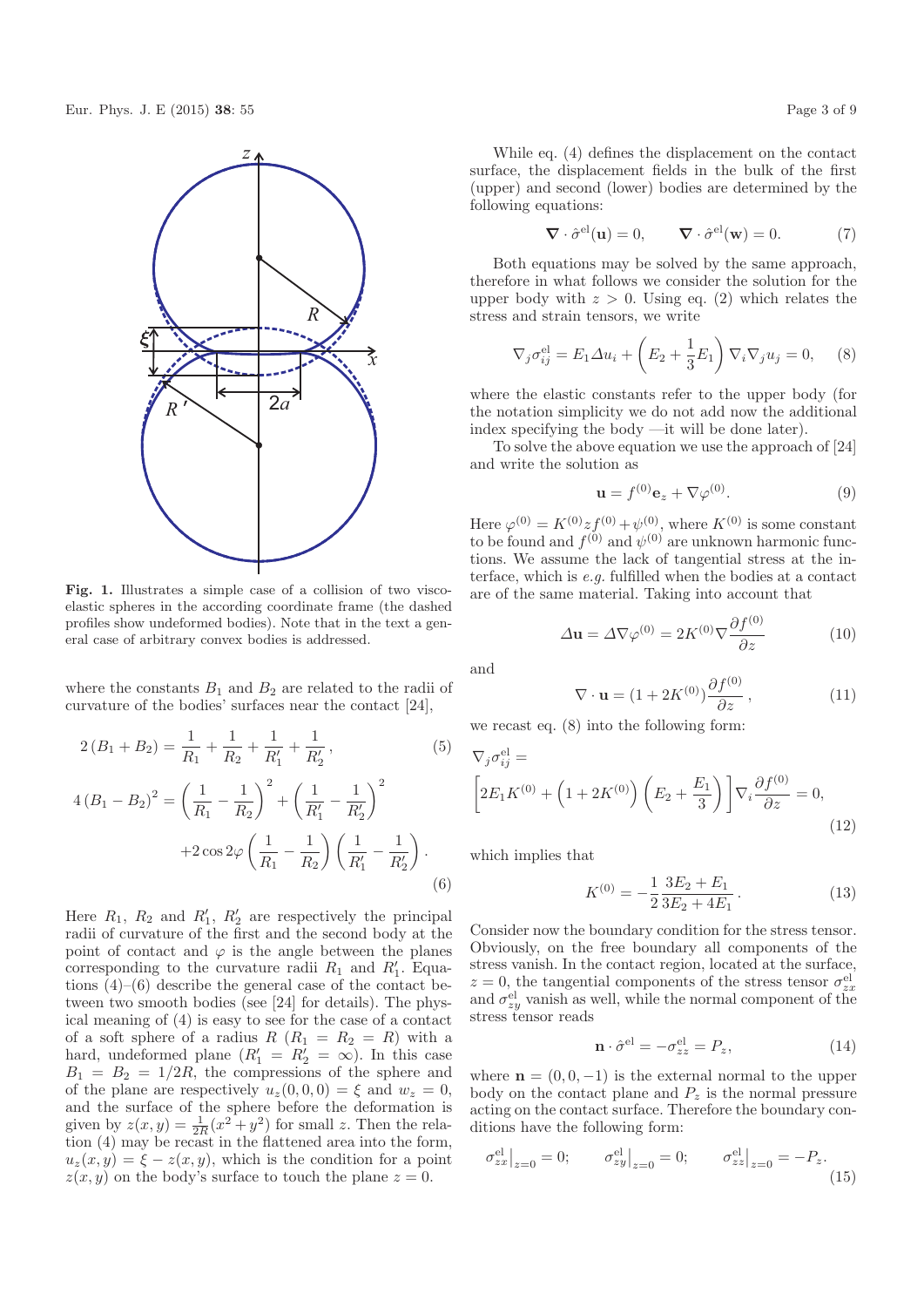Using the expression (2) for the elastic part of the stress tensor, together with the displacement vector (9) we recast the boundary conditions (15) into the form:

$$
\frac{\partial}{\partial x} \left( \frac{3E_1}{4E_1 + 3E_2} f^{(0)} + 2 \frac{\partial \psi}{\partial z} \right) \Big|_{z=0} = 0, \tag{16}
$$

$$
\frac{\partial}{\partial y} \left( \frac{3E_1}{4E_1 + 3E_2} f^{(0)} + 2 \frac{\partial \psi}{\partial z} \right) \Big|_{z=0} = 0, \tag{17}
$$

$$
\frac{\partial}{\partial z} \left( \frac{3E_1}{4E_1 + 3E_2} f^{(0)} + 2 \frac{\partial \psi}{\partial z} \right) \Big|_{z=0} = -\frac{P_z}{E_1} \,. \tag{18}
$$

From equations (16) and (17) follows the relation between  $f^{(0)}$  and  $\frac{\partial \psi}{\partial z}$  at  $z=0$ :

$$
\left. \left( \frac{\partial \psi}{\partial z} + \frac{3}{2} \frac{E_1}{4E_1 + 3E_2} f^{(0)} \right) \right|_{z=0} = \text{const} = 0. \tag{19}
$$

The constant in the above relation equals to zero, since it holds true independently on the coordinate that is, also at the infinity; at the infinity, however, the deformation and thus the above functions vanish. Since  $f^{(0)}$ ,  $\psi$  as well as  $\partial \psi / \partial z$  are the harmonic functions, the condition that their linear combination vanishes on the boundary, eq. (19), implies that it is zero in the total domain, that is,

$$
\frac{\partial \psi}{\partial z} = -\frac{3}{2} \frac{E_1}{4E_1 + 3E_2} f^{(0)}.
$$
 (20)

Substituting the last relation into (18) yields

$$
\left. \frac{\partial f^{(0)}}{\partial z} \right|_{z=0} = -\frac{4E_1 + 3E_2}{E_1(E_1 + 3E_2)} P_z. \tag{21}
$$

Since  $f^{(0)}$  is a harmonic function, one can use the relation between the normal derivative of a harmonic function on the surface and its value in the bulk, as it follows from the theory of harmonic functions (see e.g.  $[24, 25]$ ), hence we find

$$
f^{(0)}(\mathbf{r}) = \frac{4E_1 + 3E_2}{2\pi E_1(E_1 + 3E_2)} \iint_S \frac{P_z(x', y') \, dx' \, dy'}{|\mathbf{r} - \mathbf{r}'|},
$$
\n(22)

where  $S$  is the contact area. Using eq. (9) we can write z-component of the zero-order displacement at  $z = 0$  as

$$
u_z|_{z=0} = (1 + K^{(0)})f^{(0)}|_{z=0} + \frac{\partial \psi}{\partial z}|_{z=0},
$$

which together with (20) and definition of  $K^{(0)}$ , eq. (13) yields,

$$
u_z|_{z=0} = \frac{1}{2} f^{(0)}|_{z=0}.
$$
 (23)

If we now express  $E_1$  and  $E_2$  in terms of  $\nu_1$  and  $Y_1$ , where  $\nu_1$  and  $Y_1$  are the according constants for the upper body (recall that we consider the upper contacting body) one obtains from eqs.  $(23)$ ,  $(22)$  and  $(15)$ :

$$
u_z(x, y, z = 0) = -\frac{(1 - \nu_1^2)}{\pi Y_1} \iint_S \frac{\sigma_{zz}^{\text{el}}(x', y', z = 0) \, dx' \, dy'}{|\mathbf{r} - \mathbf{r}'|}.
$$
\n(24)

The same considerations may be performed for the lower body. Taking into account that the external normals for the upper and lower bodies as well as the exerted pressures are equal up to a minus sign ( $\mathbf{n} = \mathbf{n}_{\text{up}} = -\mathbf{n}_{\text{low}}$ ,  $P_z =$  $P_{z,up} = -P_{z,low}$ , we obtain,

$$
w_z(x, y, z = 0) = -\frac{(1 - \nu_2^2)}{\pi Y_2} \iint_S \frac{\sigma_{zz}^{\text{el}}(x', y', z = 0) \, dx' \, dy'}{|\mathbf{r} - \mathbf{r}'|}.
$$
\n(25)

Hence, with eqs.  $(24)$  and  $(25)$  the relation  $(4)$  takes the form

$$
\frac{1}{\pi} \left( \frac{1 - \nu_1^2}{Y_1} + \frac{1 - \nu_2^2}{Y_2} \right) \iint_S \frac{P_z(x', y')}{|\mathbf{r} - \mathbf{r}'|} dx' dy' =
$$
\n
$$
\xi - B_1 x^2 - B_2 y^2,
$$
\n(26)

The last equation is an integral equation for the unknown function  $P_z(x, y)$ . We compare this equation with the mathematical identity [24],

$$
\iint_{S} \frac{\mathrm{d}x' \, \mathrm{d}y'}{|\mathbf{r} - \mathbf{r}'|} \sqrt{1 - \frac{x'^2}{a^2} - \frac{y'^2}{b^2}} = \frac{\pi ab}{2} \int_{0}^{\infty} \left[ 1 - \frac{x^2}{a^2 + t} - \frac{y^2}{b^2 + t} \right] \frac{\mathrm{d}t}{\sqrt{(a^2 + t)(b^2 + t)t}}, \quad (27)
$$

where the integration in the left-hand side (l.h.s.) is performed over the elliptical area  $x'^2/a^2 + y'^2/b^2 \le 1$ . The l.h.s. of both eqs. (26) and (27), contain integrals of the same type, while the r.h.s. contain quadratic forms of the same type. Therefore, the contact area is an ellipse with the semi-axes  $a$  and  $b$  and the pressure is of the form

$$
P_z(x, y) = \text{const} \sqrt{1 - \frac{x^2}{a^2} - \frac{y^2}{b^2}}.
$$

The constant here may be found from the total elastic force  $F<sub>el</sub>$  acting between the bodies. Integrating  $P<sub>z</sub>(x, y)$ over the contact area we get  $F_{el}$ , which then yields the constant. Hence we obtain

$$
P_z(x,y) = \frac{3F_{\rm el}}{2\pi ab} \sqrt{1 - \frac{x^2}{a^2} - \frac{y^2}{b^2}}.
$$
 (28)

We substitute (28) into (26) and replace the double integration over the contact area by integration over the variable  $t$ , according to the above identity. Thus, we obtain an equation containing terms proportional to  $x^2$ ,  $y^2$ and a constant. Equating the corresponding coefficients we obtain

$$
\xi = \frac{F_{\rm el}D}{\pi} \int_0^\infty \frac{\mathrm{d}t}{\sqrt{(a^2+t)(b^2+t)t}} = \frac{F_{\rm el}D}{\pi} \frac{N(\zeta)}{b}, \quad (29)
$$

$$
B_1 = \frac{F_{\rm el}D}{\pi} \int_0^\infty \frac{\mathrm{d}t}{(a^2 + t)\sqrt{(a^2 + t)(b^2 + t)t}} = \frac{F_{\rm el}D}{\pi} \frac{M(\zeta)}{a^2 b},
$$
(30)

$$
B_2 = \frac{F_{\rm el}D}{\pi} \int_0^\infty \frac{\mathrm{d}t}{(b^2 + t)\sqrt{(a^2 + t)(b^2 + t)t}} = \frac{F_{\rm el}D}{\pi} \frac{M(1/\zeta)}{ab^2},
$$
(31)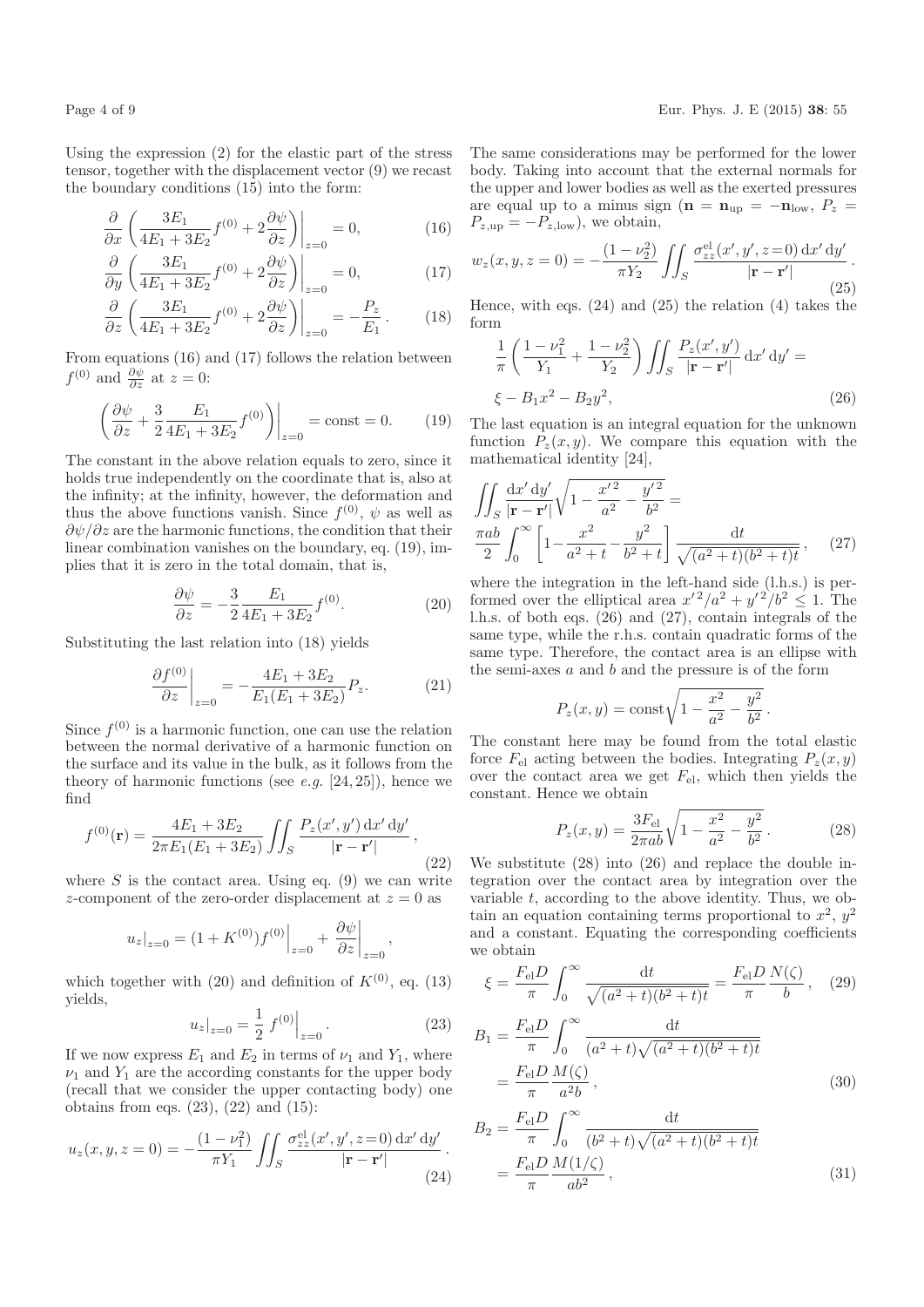Eur. Phys. J. E (2015) 38: 55 Page 5 of 9

where

$$
D = \frac{3}{4} \left( \frac{1 - \nu_1^2}{Y_1} + \frac{1 - \nu_2^2}{Y_2} \right)
$$
 (32)

and  $\zeta \equiv a^2/b^2$  is the ratio of the contact ellipse semi-axes. In  $(29)-(31)$  we introduce the short-hand notations<sup>1</sup>

$$
N(\zeta) = \int_0^\infty \frac{\mathrm{d}t}{\sqrt{(1+\zeta t)(1+t)t}},\tag{33}
$$

$$
M(\zeta) = \int_0^\infty \frac{\mathrm{d}t}{(1+t)\sqrt{(1+t)(1+\zeta t)}t} \,. \tag{34}
$$

From the above relations follow the size of the contact area, a, b and the deformation  $\xi$  as functions of the elastic force  $F_{\text{el}}$  and (known) geometric coefficients  $B_1$  and  $B_2$ .

The dependence of the force  $F_{el}$  on the deformation  $\xi$  may be obtained from scaling arguments. If we rescale  $a^2 \to \alpha a^2$ ,  $b^2 \to \alpha b^2$ ,  $\xi \to \alpha \xi$  and  $F_{\rm el} \to \alpha^{3/2} F_{\rm el}$ , with  $\alpha$ constant, eqs. (29)–(31) remain unchanged. That is, when  $\xi$  changes by the factor  $\alpha$ , the semi-axis a and b change by the factor  $\alpha^{1/2}$  and the force by the factor  $\alpha^{3/2}$ , *i.e.*,  $a \sim \xi^{1/2}, b \sim \xi^{1/2}$  and

$$
F_{\rm el} = \text{const} \,\xi^{3/2}.\tag{35}
$$

The dependence (35) holds true for all smooth convex bodies in contact. To find the constant in (35) we divide (31) by (30) and obtain the transcendental equation

$$
\frac{B_2}{B_1} = \frac{\sqrt{\zeta}M\left(1/\zeta\right)}{M(\zeta)}\tag{36}
$$

for the ratio of semi-axes  $\zeta$ . Let  $\zeta_0$  be the root of eq. (36), then  $a^2 = \zeta_0 b^2$  and we obtain from eqs. (29), (30):

$$
\xi = \frac{F_{\rm el} D}{\pi} \frac{N(\zeta_0)}{b} \,,\tag{37}
$$

$$
B_1 = \frac{F_{\rm el} D}{\pi} \frac{M(\zeta_0)}{\zeta_0 b^3},\tag{38}
$$

where  $N(\zeta_0)$  and  $M(\zeta_0)$  are pure numbers. Equations (37) and  $(38)$  allow us to find the semi-axes b and the elastic force  $F_{\text{el}}$  as functions of the compression  $\xi$ . Hence we obtain the force, that is, we get the according constant in eq. (35) [27]

$$
F_{\rm el} = \frac{\pi}{D} \left( \frac{M(\zeta_0)}{B_1 \zeta_0 N(\zeta_0)} \right)^{1/2} \xi^{3/2} = C_0 \xi^{3/2}.
$$
 (39)

Similarly we can relate the deformation  $\xi$  and the semiaxes a of the contact ellipse [27]

$$
a = \left(\frac{M(\zeta_0)}{N(\zeta_0)B_1}\right)^{1/2} \xi^{1/2}.
$$
 (40)

Note that  $\zeta_0$  is a constant determined by the collision geometry.

For the special case of contacting spheres of the same material  $(a = b)$ , the constants  $B_1$  and  $B_2$  read

$$
B_1 = B_2 = \frac{1}{2} \left( \frac{1}{R_1} + \frac{1}{R_2} \right) = \frac{1}{2} \frac{1}{R^{\text{eff}}}.
$$
 (41)

In this case  $\zeta_0 = 1$ ,  $N(1) = \pi$ , and  $M(1) = \pi/2$ , leading to the solution of (37), (38)

$$
a^2 = R^{\text{eff}}\,\xi,\tag{42}
$$

$$
F_{\rm el} = \rho \xi^{3/2}, \qquad \rho \equiv \frac{2Y}{3(1 - \nu^2)} \sqrt{R^{\rm eff}},
$$
 (43)

where we use the definition  $(32)$  of the constant D. This contact problem has been solved by Heinrich Hertz in 1882 [13]. It describes the force between elastic particles. For inelastically deforming particles it describes the repulsive force in the static case.

#### 4 The perturbation scheme

For the most applications the viscous forces are significantly smaller than the elastic forces and the material of the bodies is rigid enough to neglect the inertial effects for impact velocities which are not very high. Let us estimate the magnitude of different terms in eq. (1). This may be easily done using the dimensionless units. For the length scale we take R, which corresponds to the characteristic size of colliding bodies, while for the time scale we use  $\tau_c$ —the collision duration. Then  $v_0 = R/\tau_c$  is the characteristic velocity at the impact. Taking into account that differentiation with respect to a coordinate yields for dimensionless quantities the factor  $1/R$ , and with respect to time –  $1/\tau_c$ , we obtain

$$
\nabla \sigma^{\mathbf{v}} \sim \lambda_1 \, \nabla \sigma^{\mathbf{el}}, \qquad \lambda_1 = \tau_{\mathbf{rel}} / \tau_c, \qquad (44)
$$

$$
\rho \ddot{u} \sim \rho \ddot{w} \sim \lambda_2 \, \nabla \sigma^{\text{el}}, \qquad \lambda_2 = v_0^2/c^2. \tag{45}
$$

Here  $c^2 = Y/\rho$  and  $\tau_{rel} = \eta/Y$  characterize respectively the speed of sound and the microscopic relaxation time in the material and  $\eta \sim \eta_1 \sim \eta_2$  [19].

Neglecting terms, of the order of  $\lambda_1$  and  $\lambda_2$  we get

$$
\nabla \cdot \hat{\sigma}^{\text{el}}(\mathbf{u}) = 0, \qquad \nabla \cdot \hat{\sigma}^{\text{el}}(\mathbf{w}) = 0,
$$
 (46)

which yields the static displacement fields  $\mathbf{u} = \mathbf{u}(\mathbf{r})$  and  $\mathbf{w} = \mathbf{w}(\mathbf{r})$ . This approximation corresponds to the quasistatic approximation, used in the literature [19, 21, 22, 28, 29. Neglecting terms of the order  $\lambda_2$  but keeping these of the order of  $\lambda_1$ , leads to the following equations:

$$
\nabla \cdot (\hat{\sigma}^{\text{el}}(\mathbf{u}) + \hat{\sigma}^{\text{v}}(\dot{\mathbf{u}})) = 0, \qquad \nabla \cdot (\hat{\sigma}^{\text{el}}(\mathbf{w}) + \hat{\sigma}^{\text{v}}(\dot{\mathbf{w}})) = 0.
$$
\n(47)

That is, to go beyond the quasi-static approximation one needs to find the solution of eqs. (47) which contains both the displacement fields  $\mathbf{u}, \mathbf{w}$ , and its time derivatives,  $\dot{\mathbf{u}}$ ,  $\dot{\mathbf{w}}$ . Equations (47) need to be supplemented by the boundary conditions. These correspond to vanishing stress on

The function  $N(\zeta)$  and  $M(\zeta)$  may be expressed as a combination of the Jacobian elliptic functions  $E(\zeta)$  and  $K(\zeta)$  [26].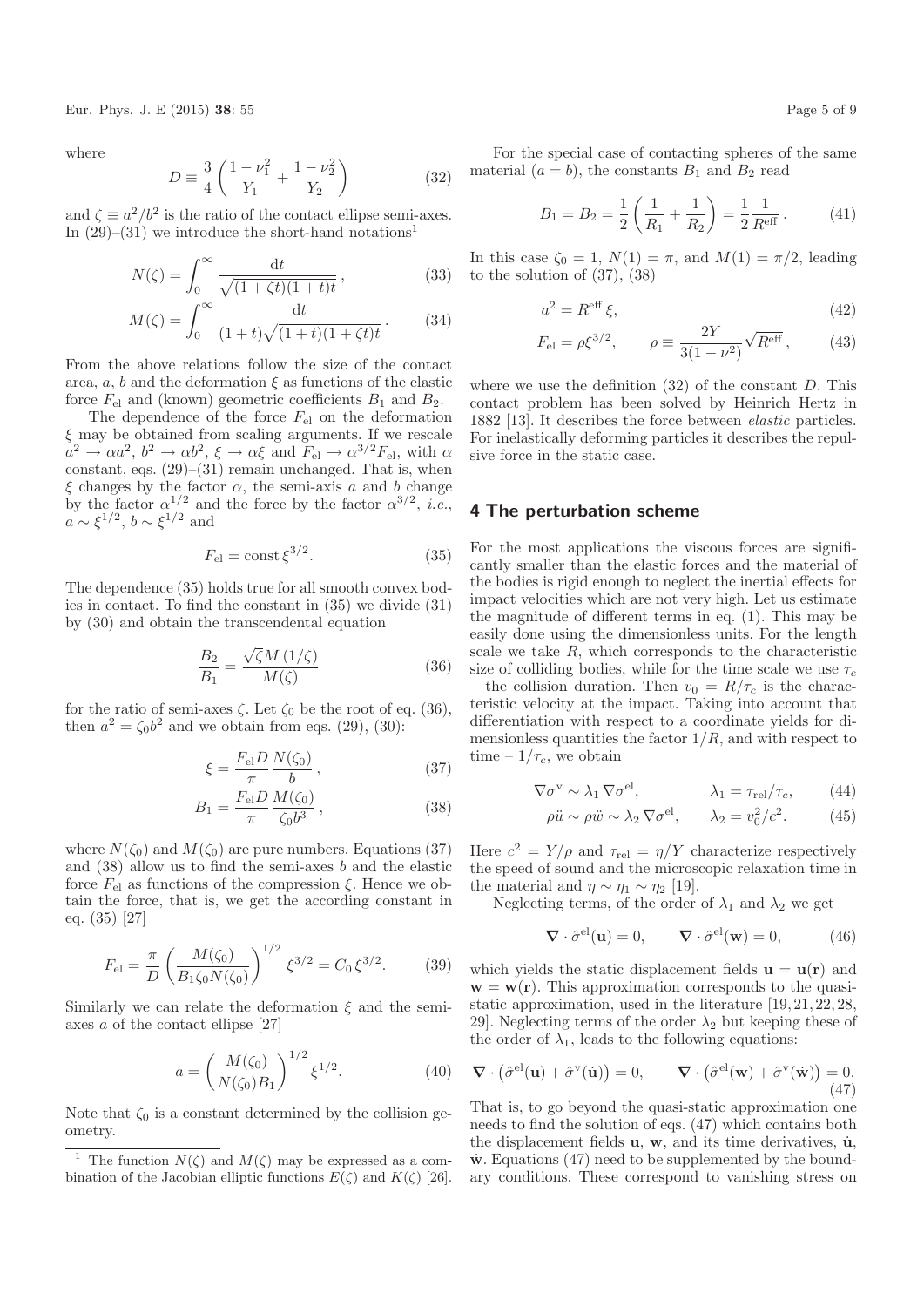the free surface and given displacement in the contact area.

In a vast majority of applications  $\lambda_1 = \tau_{rel}/\tau_c \ll 1$ , which implies that the viscous stress is small as compared to the elastic stress. This allows to solve eq. (47) perturbatively, as a series in a small parameter. Here we follow the standard perturbation scheme, see e.g. [6]: To notify the order of different terms we introduce a "technical" small parameter  $\lambda \sim \lambda_1$ , which at the end of the computations is to be taken as one. Hence one can write

$$
\hat{\sigma} = \hat{\sigma}^{(0)} + \lambda \hat{\sigma}^{(1)} + \lambda^2 \hat{\sigma}^{(2)} + \dots \tag{48}
$$

and, respectively,

$$
\mathbf{u}(\mathbf{r}) = \mathbf{u}^{(0)}(\mathbf{r}) + \lambda \mathbf{u}^{(1)}(\mathbf{r}) + \lambda^2 \mathbf{u}^{(2)}(\mathbf{r}) + \dots,
$$
 (49)

$$
\mathbf{w}(\mathbf{r}) = \mathbf{w}^{(0)}(\mathbf{r}) + \lambda \mathbf{w}^{(1)}(\mathbf{r}) + \lambda^2 \mathbf{w}^{(2)}(\mathbf{r}) + \dots
$$
 (50)

Substituting the expansions (48) and (49), (50) into eq. (47) yields a set of equations for different order in  $\lambda$ . Zero-order equations with the according boundary conditions read

$$
\nabla \cdot \hat{\sigma}^{\text{el}}(\mathbf{u}^{(0)}) = 0, \qquad \nabla \cdot \hat{\sigma}^{\text{el}}(\mathbf{w}^{(0)}) = 0,
$$
  
\n
$$
B_1 x^2 + B_2 y^2 + u_z^{(0)}(x, y, 0) + w_z^{(0)}(x, y, 0) = \xi, \qquad (51)
$$

while the first-order equations with the boundary conditions have the form

$$
\nabla \cdot \left( \hat{\sigma}^{\text{el}}(\mathbf{u}^{(1)}) + \hat{\sigma}^{\text{v}}(\dot{\mathbf{u}}^{(0)}) \right) = 0,
$$
  

$$
\nabla \cdot \left( \hat{\sigma}^{\text{el}}(\mathbf{w}^{(1)}) + \hat{\sigma}^{\text{v}}(\dot{\mathbf{w}}^{(0)}) \right) = 0,
$$
  

$$
u_z^{(1)}(x, y, 0) + w_z^{(1)}(x, y, 0) = 0,
$$
 (52)

and so on. Note that the zero-order equation (51) corresponds to the case of a static contact which has been considered in detail above. In particular, it yields the zero-order fields  $u_z^{(0)}$  and  $w_z^{(0)}$  and zero-order elastic force  $F<sup>el(0)</sup>$ , equal to that of the static case, eqs. (24), (25) and (39). This also corresponds to the quasi-static approximation widely used in the literature, e.g. [19,21,22,28,29]. Also note that in the proposed perturbation scheme, only zero-order problem (51) has non-zero boundary conditions, corresponding to the boundary conditions (4) of the initial problem. All other, high-order perturbation equations, have simple boundary conditions of the form,  $u_z^{(k)}(x, y, 0) + w_z^{(k)}(x, y, 0) = 0, k = 1, 2, \dots$  Such partition of the boundary conditions is justified due to the linearity of the problem.

Note that for the zero-order solution the condition  $\sigma_{zz}^{\text{el}}(\mathbf{u}^{(0)}) = \sigma_{zz}^{\text{el}}(\mathbf{w}^{(0)})$  is fulfilled at the contact plane  $z = 0$ , as it directly follows from the construction of the solution. For the first-order solution, however, we need to additionally request the consistency condition for the first-order stress tensor:

$$
\left(\sigma_{zz}^{\mathbf{v}}\left(\dot{\mathbf{u}}^{(0)}\right) + \sigma_{zz}^{\mathbf{el}}\left(\mathbf{u}^{(1)}\right)\right)\Big|_{z=0} = \left(\sigma_{zz}^{\mathbf{v}}\left(\dot{\mathbf{w}}^{(0)}\right) + \sigma_{zz}^{\mathbf{el}}\left(\mathbf{w}^{(1)}\right)\right)\Big|_{z=0},\tag{53}
$$

which implies the equivalence of the first-order stress tensors, expressed in terms of the displacement and displacement rate of the upper and lower bodies.

# 5 First-order solution: Beyond quasi-static approximation

Again we will consider the upper body with  $z > 0$  and introduce, for convenience, the following notations:

$$
\hat{\sigma}^{\text{el}}(\mathbf{u}^{(0)}) = \hat{\sigma}^{\text{el}(0)}, \qquad \hat{\sigma}^{\text{el}}(\mathbf{u}^{(1)}) = \hat{\sigma}^{\text{el}(1)},
$$
  

$$
\hat{\sigma}^{\text{v}}(\dot{\mathbf{u}}^{(0)}) = \hat{\sigma}^{\text{v}(1)}, \quad \text{etc.}
$$

With this notations and using eqs.  $(2)$ ,  $(3)$  and  $(11)$  we write

$$
\sigma_{ij}^{\mathbf{v}}(\dot{\mathbf{u}}^{(0)}) = \sigma_{ij}^{\mathbf{v}(1)} = \frac{\eta_1}{E_1} \dot{\sigma}_{ij}^{\text{el}(0)} + \left(\eta_2 - \eta_1 \frac{E_2}{E_1}\right) (1 + 2K^{(0)}) \frac{\partial \dot{f}^{(0)}}{\partial z} \delta_{ij} \tag{54}
$$

and accordingly the divergence of this tensor

$$
\nabla_j \sigma_{ij}^{\mathbf{v}(1)} = \left[ 2\eta_1 K^{(0)} + (1 + 2K^{(0)}) \left( \eta_2 + \frac{\eta_1}{3} \right) \right] \nabla_i \frac{\partial \dot{f}^{(0)}}{\partial z}
$$

$$
= \frac{3(E_1 \eta_2 - E_2 \eta_1)}{(4E_1 + 3E_2)} \nabla_i \frac{\partial \dot{f}^{(0)}}{\partial z}, \tag{55}
$$

where eqs. (10), (11) and eq. (13) for  $K^{(0)}$  have been used. If we now apply eq. (21) for  $\partial f^{(0)}/\partial z$  and again eq. (13) for the constant  $K^{(0)}$ , we find the zz-component of the first-order dissipative tensor on the contact plane,  $z = 0$ 

$$
\sigma_{zz}^{\text{v}(1)}(x, y, 0) = \alpha \dot{\sigma}_{zz}^{\text{el}(0)}(x, y, 0), \tag{56}
$$

$$
\alpha = \frac{3\eta_2 + \eta_1}{E_1 + 3E_2} \,. \tag{57}
$$

Similar relation may be obtained for the lower body. Using the definitions of  $E_1$  and  $E_2$  the coefficient  $\alpha$  reads for each of the bodies

$$
\alpha_i = \frac{(1 + \nu_i)(1 - 2\nu_i)}{Y_i} \left(2\eta_{2(i)} + \frac{2}{3}\eta_{1(i)}\right),\tag{58}
$$

where the subscript  $i = 1, 2$  specifies the body,  $i = 1$  for the upper body and  $i = 2$  for the lower one. The above relation corresponds to the according approximation of ref. [19] and coincides with the result of [21,22], where the necessary corrections have been introduced. Note, however, that the quasi-static approximation occurs to be inconsistent for the case of contact of particles of different material: Indeed, the condition (53) is possible only if the first-order elastic terms are taken into account. Obviously, this may not be achieved within the quasi-static approximation, which uses only the first-order dissipative stress  $\sigma_{zz}^{\text{v}(1)}$ , corresponding to  $\sigma_{zz}^{\text{v}}(\dot{\mathbf{u}}^{(0)})$  and  $\sigma_{zz}^{\text{v}}(\dot{\mathbf{w}}^{(0)})$ . The values of  $\sigma_{zz}^{\text{v}(1)}$  on the contact plane are different for the upper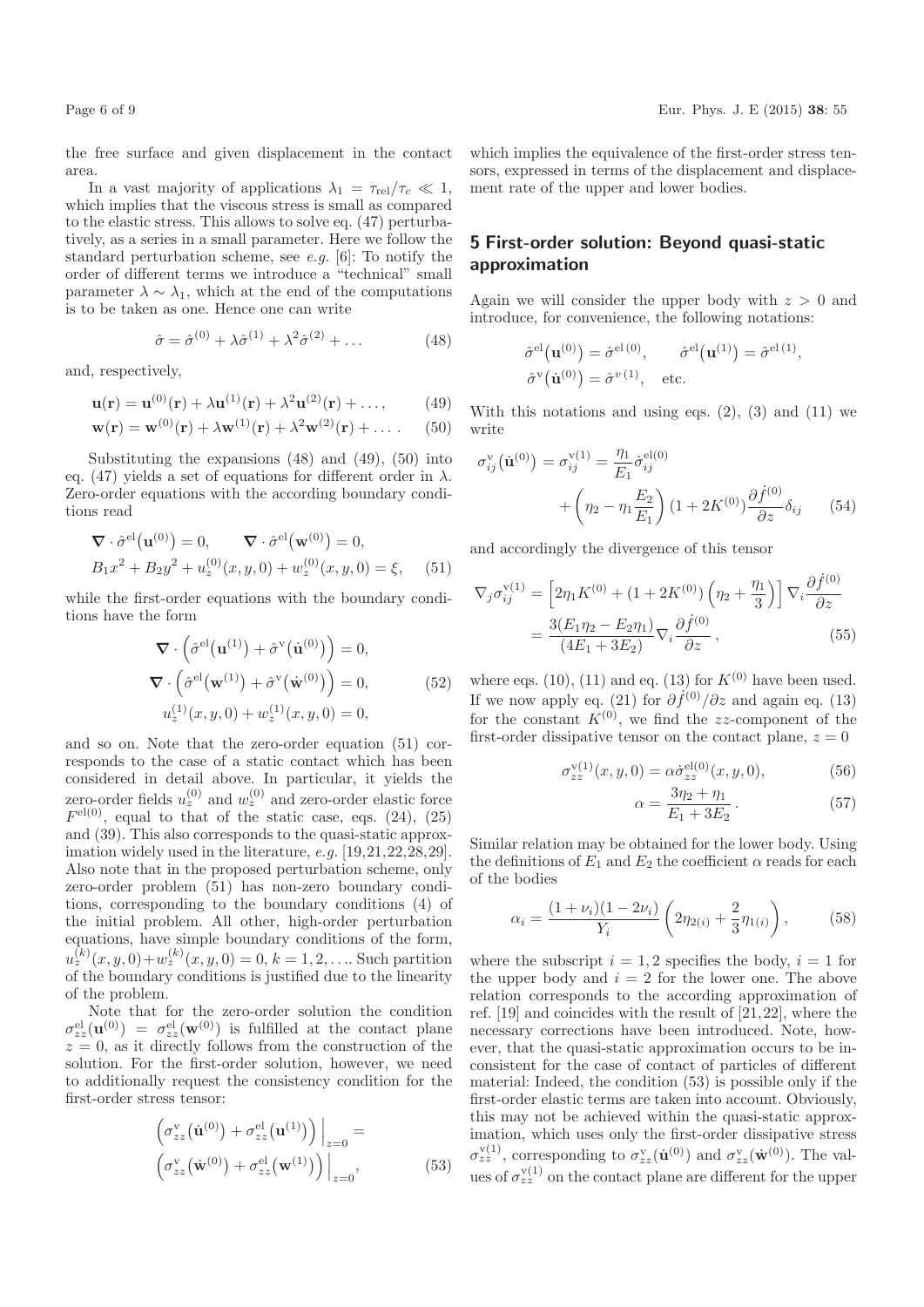Eur. Phys. J. E (2015) 38: 55 Page 7 of 9

and lower body for different materials, since  $\alpha_1 \neq \alpha_2$  (see eqs.  $(56)$ – $(58)$ ), that is, the third Newton's law for this case is violated.

Another inconsistency of the quasi-static approximation is related to vanishing dissipation for the materials with  $\nu \rightarrow 1/2$ , which corresponds to the substances with the elastic shear modulus much smaller than the bulk modulus<sup>2</sup>,  $E_1/E_2 = (3/2)(1 - 2\nu)/(1 + \nu)$ , as for rubber, e.g. [24]. In this case  $(1 - 2\nu_i) \rightarrow 0$  and  $\alpha_i \rightarrow 0$ , as it follows from eq. (58). Obviously, there are no physical mechanisms in these materials that could prevent the energy dissipation.

Consider now the first-order equation (52) for the upper body

$$
\nabla_j \left( \sigma_{ij}^{\text{el}(1)} + \sigma_{ij}^{\text{v}(1)} \right) = 0. \tag{59}
$$

Due to the linearity of the problem, one can represent the first-order displacement field as a sum of two parts,  $\mathbf{u}^{(1)} = \bar{\mathbf{u}}^{(1)} + \tilde{\mathbf{u}}^{(1)}$ , which correspond to the two parts of the elastic tensor,  $\sigma_{ij}^{\text{el}(1)} = \tilde{\sigma}_{ij}^{\text{el}(1)}(\tilde{\mathbf{u}}^{(1)}) + \bar{\sigma}_{ij}^{\text{el}(1)}(\bar{\mathbf{u}}^{(1)})$ . Here the first part of  $\sigma_{ij}^{\text{el}(1)}$  is the solution of the *inhomogeneous* equation with homogeneous boundary conditions

$$
\nabla_j \tilde{\sigma}_{ij}^{\text{el}(1)} = -\nabla_j \sigma_{ij}^{\text{v}(1)},\tag{60}
$$

$$
\left. \tilde{\sigma}_{xz}^{\text{el}(1)} \right|_{z=0} = \left. \tilde{\sigma}_{yz}^{\text{el}(1)} \right|_{z=0} = \left. \tilde{\sigma}_{zz}^{\text{el}(1)} \right|_{z=0} = 0, \qquad (61)
$$

while the second part is the solution of the *homogeneous* equation

$$
\nabla_j \bar{\sigma}_{ij}^{\text{el}(1)} = 0,\tag{62}
$$

with a given first-order displacement  $u_z^{(1)}$  at the contact plane; this is to be obtained from the boundary condition (52) and consistency condition (53). The boundary problem (62) is exactly the same as the above problem (51) for the zero-order functions. Hence the same relation as eq. (24) holds true for the first-order functions, that is,

$$
\bar{u}_z^{(1)}\Big|_{z=0} = -\frac{(1-\nu_1^2)}{\pi Y_1} \times \iint_S \frac{\bar{\sigma}_{zz}^{\text{el}(1)}(\bar{\mathbf{u}}^{(1)}(x', y', z=0)) \, dx' \, dy'}{|\mathbf{r} - \mathbf{r}'|}.
$$
\n(63)

To solve eq. (60) we write the displacement field  $\tilde{\mathbf{u}}^{(1)}$ in a form, similar to this of the zero-order solution (9)

$$
\tilde{\mathbf{u}}^{(1)} = f^{(1)} \mathbf{e}_z + \nabla \varphi^{(1)},\tag{64}
$$

where  $\varphi^{(1)} = K^{(1)} z f^{(1)} + \psi^{(1)}$ , with  $K^{(1)}$  being some constant and  $f^{(1)}$  and  $\psi^{(1)}$  harmonic functions. Then we can

write the stress tensor  $\tilde{\sigma}_{ij}^{\text{el}(1)}$  as

 $\hat{c}$ 

$$
f_{ij}^{\text{el}(1)} = (1 + 2K^{(1)}) \left[ E_1(\delta_{jz} \nabla_i f^{(1)} + \delta_{iz} \nabla_j f^{(1)}) + \left( E_2 - \frac{2}{3} E_1 \right) \frac{\partial f^{(1)}}{\partial z} \delta_{ij} \right] + 2E_1 K^{(1)} z \nabla_i \nabla_j f^{(1)} + 2E_1 \nabla_i \nabla_j \psi^{(1)}.
$$
 (65)

If we choose  $K^{(1)} = -\frac{1}{2}$  the above stress tensor takes the form

$$
\tilde{\sigma}_{ij}^{\text{el}(1)} = -z E_1 \nabla_i \nabla_j f^{(1)} + 2 E_1 \nabla_i \nabla_j \psi^{(1)} \qquad (66)
$$

and the boundary conditions (61) read

$$
\left. \tilde{\sigma}_{xz}^{\text{el}(1)} \right|_{z=0} = \frac{\partial}{\partial x} \left. \left( \frac{\partial \psi^{(1)}}{\partial z} \right) \right|_{z=0} = 0, \tag{67}
$$

$$
\tilde{\sigma}_{yz}^{\text{el}(1)}\Big|_{z=0} = \frac{\partial}{\partial y} \left( \frac{\partial \psi^{(1)}}{\partial z} \right)\Big|_{z=0} = 0. \tag{68}
$$

Therefore we conclude

$$
\left. \frac{\partial \psi^{(1)}}{\partial z} \right|_{z=0} = \text{const} = 0,\tag{69}
$$

where the last equation follows from the condition that  $\psi^{(1)}$  vanishes at the infinity,  $x, y \to \infty$ , where the deformation is zero. Since  $\psi^{(1)}$  is a harmonic function, we conclude that the vanishing normal derivative on a boundary, eq. (69), implies that the function vanishes everywhere, that is,  $\psi^{(1)}(x, y, z) = 0$  (see *e.g.* [25]). Hence

$$
\tilde{\sigma}_{ij}^{\text{el}(1)} = -E_1 z \nabla_i \nabla_j f^{(1)} \tag{70}
$$

and the third boundary condition,  $\tilde{\sigma}_{zz}^{\text{el}(1)} = 0$  at  $z = 0$  is automatically fulfilled. Taking into account that function  $f^{(1)}$  is harmonic, we obtain

$$
\nabla_j \tilde{\sigma}_{ij}^{\text{el}(1)} = -E_1 \nabla_i \frac{\partial f^{(1)}}{\partial z}.
$$

Using the above equation together with eq. (55) we recast eq. (60) into the form

$$
E_1 \nabla_i \frac{\partial f^{(1)}}{\partial z} = -\frac{3(E_2 \eta_1 - E_1 \eta_2)}{(4E_1 + 3E_2)} \nabla_i \frac{\partial \dot{f}^{(0)}}{\partial z},
$$

which implies the relation between functions  $f^{(1)}$  and  $\dot{f}^{(0)}$ :

$$
f^{(1)} = -\beta \dot{f}^{(0)},\tag{71}
$$

$$
\beta = \frac{3(E_2\eta_1 - E_1\eta_2)}{E_1(3E_2 + 4E_1)}.
$$
\n(72)

Using eq. (64) with  $K^{(1)} = -\frac{1}{2}$  we write for  $\tilde{u}_z^{(1)}$ 

$$
\tilde{u}_z^{(1)} = \frac{1}{2} f^{(1)} - \frac{z}{2} \frac{\partial f^{(1)}}{\partial z};\tag{73}
$$

<sup>&</sup>lt;sup>2</sup> The bulk and shear moduli respectively read,  $E_2 = (1/3)Y/$  $(1-2\nu)$  and  $E_1 = (1/2)Y/(1+\nu)$  (K and  $\mu$  in notations of [24]), where Y is the Young modulus and  $\nu$  is the Poisson ratio. For materials with the Poisson ratio close to  $1/2$  ( $\nu \rightarrow 1/2$ ) and finite bulk modulus  $E_2$ , the Young modulus Y is small. Hence for the materials with  $\nu \rightarrow 1/2$  the bulk modulus  $E_2$  is significantly larger than the shear modulus  $E_1$ .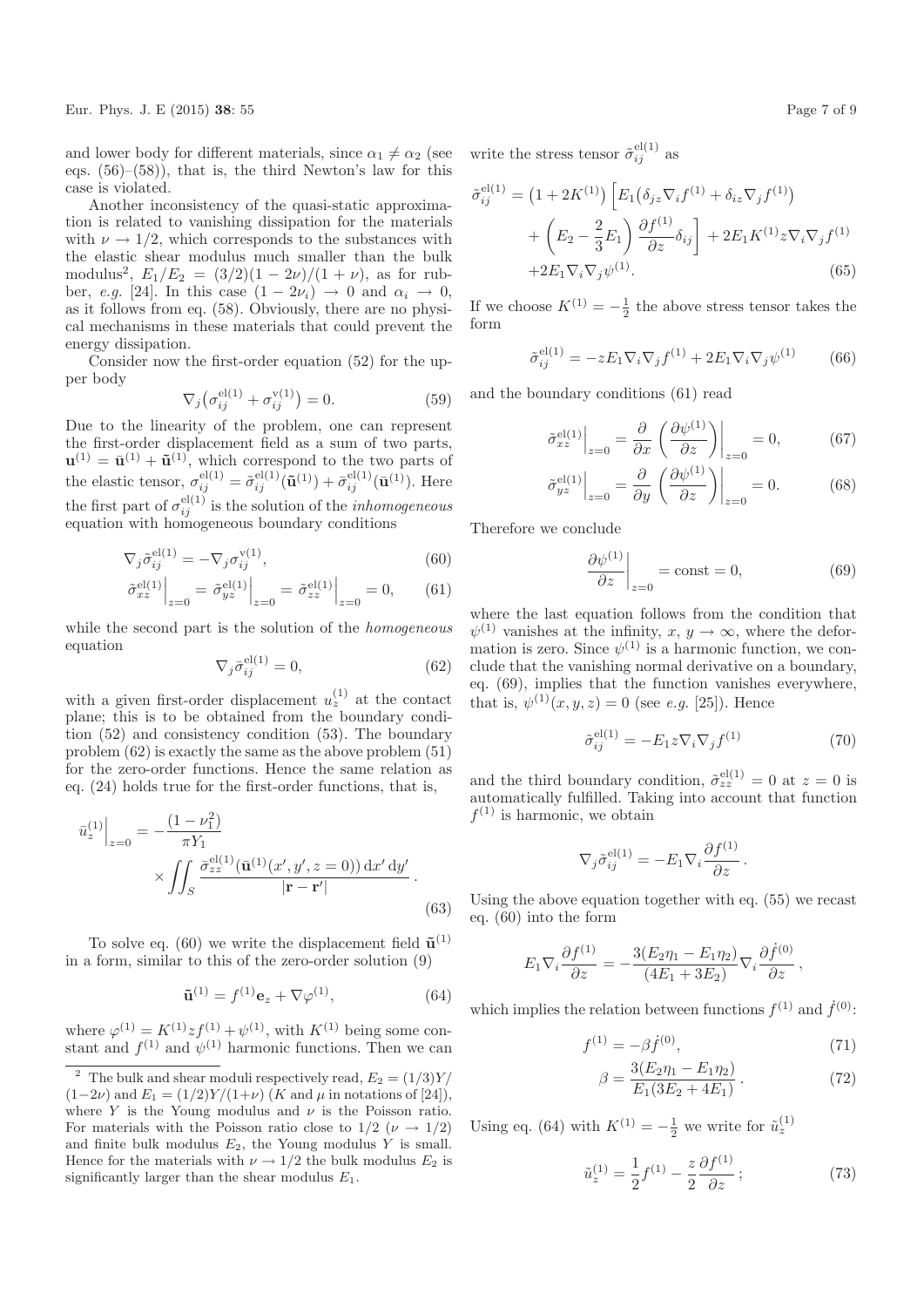substituting there  $f^{(1)}$  from eq. (71) we arrive at

$$
\tilde{u}_z^{(1)} = -\frac{1}{2}\beta \left( \dot{f}^{(0)} - z \frac{\partial \dot{f}^{(0)}}{\partial z} \right),\tag{74}
$$

where  $f^{(0)}$  is given by eq. (22). Thus, the above relation presents the solution for the displacement  $\tilde{u}_z^{(1)}$ . Taking now into account the relation (23) between  $f^{(0)}$  and  $u_z^{(0)}$ at the contact plane, as well as the expression (24) for  $u_z^{(0)}$ there, we find for  $\tilde{u}_z^{(1)}$  at  $z=0$ :

$$
\tilde{u}_z^{(1)} = \frac{(1 - \nu_1^2)}{\pi Y_1} \iint_S \frac{\beta_1 \dot{\sigma}_{zz}^{\text{el}(0)}(x', y', z = 0) \, dx' \, dy'}{|\mathbf{r} - \mathbf{r}'|},\tag{75}
$$

where the subscript "1" indicates that the constant  $\beta_1$ refers to the upper body. Similar considerations may be done for the lower body,  $z < 0$ , yielding

$$
\left.\overline{w}_z^{(1)}\right|_{z=0} = -\frac{(1-\nu_2^2)}{\pi Y_2} \times \iint_S \frac{\overline{\sigma}_{zz}^{\text{el}(1)}(\overline{\mathbf{w}}^{(1)}(x', y', z=0)) \,dx' \,dy'}{|\mathbf{r} - \mathbf{r}'|},\tag{76}
$$

and

$$
\tilde{w}_z^{(1)} = \frac{(1 - \nu_2^2)}{\pi Y_2} \iint_S \frac{\beta_2 \dot{\sigma}_{zz}^{\text{el}(0)}(x', y', z = 0) \, dx' \, dy'}{|\mathbf{r} - \mathbf{r}'|} \,. \tag{77}
$$

Now we apply the consistency condition (53), using eq. (56) for both bodies

$$
\left(\alpha_1 \dot{\sigma}_{zz}^{\text{el}(0)} + \bar{\sigma}_{zz}^{\text{el}(1)}(\bar{\mathbf{u}}^{(1)})\right)\Big|_{z=0} =
$$
\n
$$
\left(\alpha_2 \dot{\sigma}_{zz}^{\text{el}(0)} + \bar{\sigma}_{zz}^{\text{el}(1)}(\bar{\mathbf{w}}^{(1)})\right)\Big|_{z=0},\tag{78}
$$

where we also take into account that the following parts of the stress tensor vanish on the contact plane:

$$
\tilde{\sigma}_{zz}^{\text{el}(1)}(\tilde{\mathbf{u}}^{(1)})\Big|_{z=0} = \tilde{\sigma}_{zz}^{\text{el}(1)}(\tilde{\mathbf{w}}^{(1)})\Big|_{z=0} = 0.
$$

Equation (78) then yields

$$
\left. \begin{aligned} \left. \bar{\sigma}_{zz}^{\text{el}(1)} \left( \bar{\mathbf{w}}^{(1)} \right) \right|_{z=0} &= \\ \left. (\alpha_1 - \alpha_2) \dot{\sigma}_{zz}^{\text{el}(0)} \right|_{z=0} + \bar{\sigma}_{zz}^{\text{el}(1)} \left( \bar{\mathbf{u}}^{(1)} \right) \right|_{z=0}. \end{aligned} \tag{79}
$$

Now we use the boundary condition in eq. (52)

$$
u_z^{(1)} + w_z^{(1)} = \bar{u}_z^{(1)} + \tilde{u}_z^{(1)} + \bar{w}_z^{(1)} + \tilde{w}_z^{(1)} = 0,
$$

and applying eqs. (63), (75), (76) and (77) for  $\bar{u}_z^{(1)}$ ,  $\tilde{u}_z^{(1)}$ ,  $\bar{w}_z^{(1)}$  and  $\tilde{w}_z^{(1)}$  we obtain

$$
\iint_S \left[ (\beta_1 D_1 + \beta_2 D_2) \dot{\sigma}_{zz}^{\text{el}(0)} - D_1 \bar{\sigma}_{zz}^{\text{el}(1)} (\bar{\mathbf{u}}^{(1)}) - D_2 \bar{\sigma}_{zz}^{\text{el}(1)} (\bar{\mathbf{w}}^{(1)}) \right] \Big|_{z=0} \frac{\mathrm{d} x' \, \mathrm{d} y'}{|\mathbf{r} - \mathbf{r}'|} = 0,
$$

where we introduce the short-hand notations

$$
D_i = (1 - \nu_i^2)/Y_i, \quad i = 1, 2.
$$

From the above equation, together with eq. (79), the relation for the first-order elastic tensor follows:

$$
\bar{\sigma}_{zz}^{\text{el}(1)}(\bar{\mathbf{u}}^{(1)})\Big|_{z=0} = \left[\frac{\beta_1 D_1 + \beta_2 D_2}{D_1 + D_2} - \frac{D_2(\alpha_1 - \alpha_2)}{D_1 + D_2}\right] \times \dot{\sigma}_{zz}^{\text{el}(0)}\Big|_{z=0}.
$$
\n(80)

Finally we obtain, taking into account that the total firstorder stress on the contact plane is a sum of the two parts —the elastic one, given by eq. (80), and the dissipative part  $\sigma_{zz}^{\text{v}(1)}$  from eq. (56), which yields,

$$
\sigma_{zz}^{(1)}\Big|_{z=0} = \left(\sigma_{zz}^{v(1)} + \sigma_{zz}^{el(1)}\right)\Big|_{z=0} = A \left.\dot{\sigma}_{zz}^{el(0)}\right|\Big|_{z=0},\tag{81}
$$

where

$$
A = \frac{(\alpha_1 + \beta_1)D_1 + (\alpha_2 + \beta_2)D_2}{D_1 + D_2}.
$$
 (82)

Again we take into account that the component  $\tilde{\sigma}_{zz}^{\text{el}(1)}(\tilde{\mathbf{u}}^{(1)})$ of the stress tensor vanishes on the contact plane. The constant A may be written, using eq. (58) and (72) for  $\alpha_i$ and  $\beta_i$ , as

$$
A = \frac{\gamma_1 D_1 + \gamma_2 D_2}{D_1 + D_2},
$$
  
\n
$$
\gamma_i = \frac{1}{Y_i} \left( \frac{1 + \nu_i}{1 - \nu_i} \right) \left[ \frac{4}{3} \eta_{1(i)} (1 - \nu_i + \nu_i^2) + \eta_{2(i)} (1 - 2\nu_i)^2 \right],
$$
\n(83)

which is the main result of our study. With the above eqs. (28), (39) and (40) we can write the explicit expression for the viscous pressure  $P_z^{\text{v}(1)} = -\sigma_{zz}^{(1)}|_{z=0}$  acting between the colliding bodies

$$
P_z^{\mathbf{v}(1)}(x,y) = \frac{3AB_1}{4DM(\zeta_0)} \frac{\dot{a}}{\sqrt{a^2 - (x^2 + y^2 \zeta_0)}},\qquad(84)
$$

where a depends on  $\xi$  according to eq. (40) and all other notations have been introduced in sect. 3.

# 6 Dissipative force

Now we can write the dissipative force acting between particles. It corresponds to the force associated with the viscous constants, that is, with the first-order stress tensor  $\sigma_{zz}^{(1)}$ . Integrating this stress over the contact area, we obtain, using eq. (81)

$$
F_z^{\mathbf{v}(1)} = -\iint_S \sigma_{zz}^{(1)}(x, y)|_{z=0} \, \mathrm{d}x \, \mathrm{d}y
$$

$$
= -A \frac{\partial}{\partial t} \iint_S \sigma_{zz}^{\mathbf{el}(0)}(x, y)|_{z=0} \, \mathrm{d}x \, \mathrm{d}y,
$$